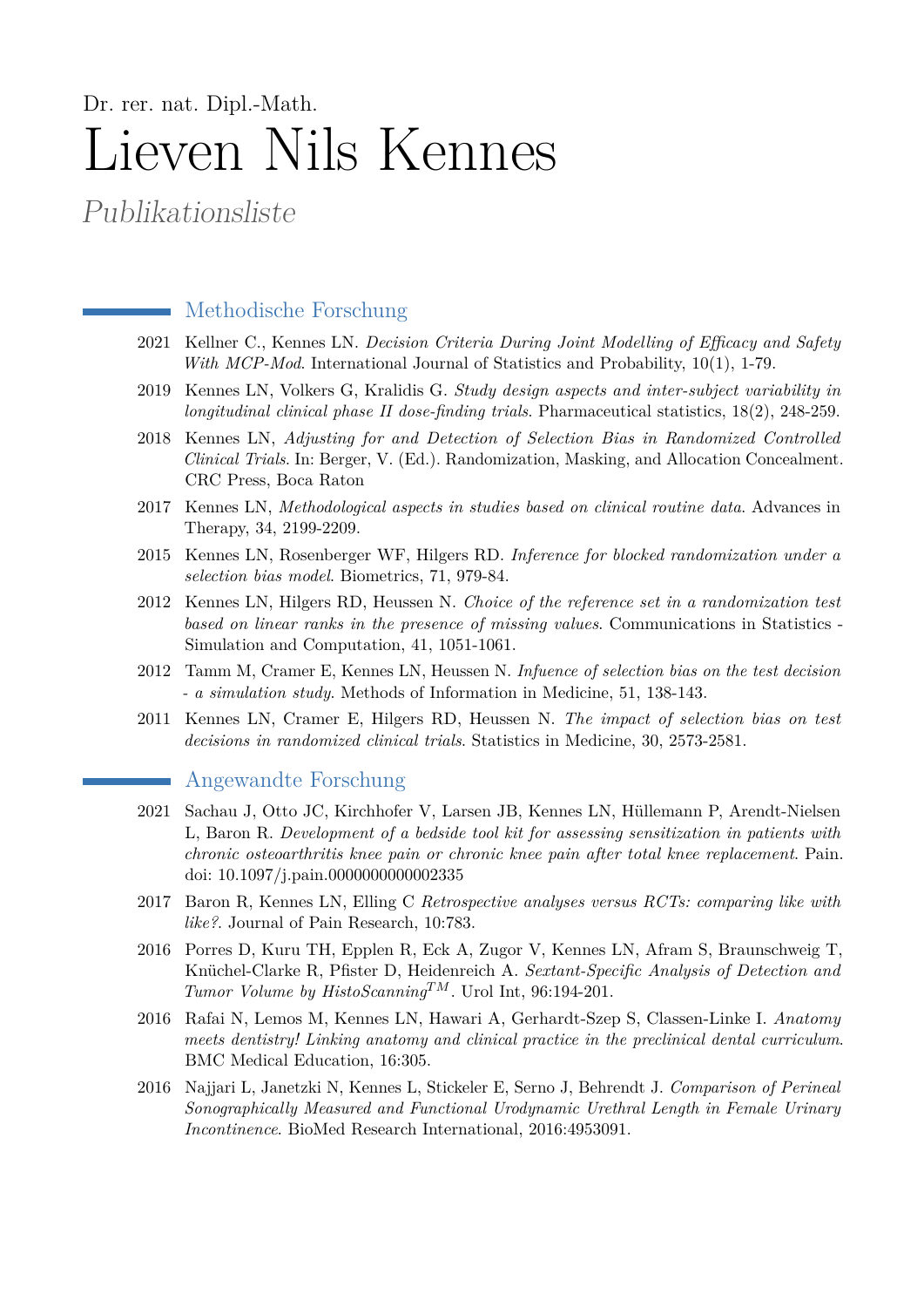- 2016 Zaragatski E, Grommes J, Schurgers LJ, Langer S, Kennes L, Tamm M, Koeppel TA, Kranz J, Hackhofer T, Arakelyan K, Jacobs MJ, Kokozidou M. *Vitamin K antagonism aggravates chronic kidney disease-induced neointimal hyperplasia and calcification in arterialized veins: role of vitamin K treatment?*. Kidney International, 89, 601-611.
- 2015 Baron R., Jansen JP, Binder A, Pombo-Suarez M, Kennes L, Müller M, Falke D, Steigerwald I. *Tolerability, Safety, and Quality of Life with Tapentadol Prolonged Release (PR) Compared with Oxycodone/Naloxone PR in Patients with Severe Chronic Low Back Pain with a Neuropathic Component: A Randomized, Controlled, Open-label, Phase 3b/4 Trial*. Pain Practice, 16, 600-619.
- 2015 Baron R., Likar R, Blanco FJ, Kennes L, Martin-Mola E, Muller M, Falke D, Steigerwald I. *Effectiveness of Tapentadol Prolonged Release (PR) Compared with Oxycodone/Naloxone PR for the Management of Severe Chronic Low Back Pain with a Neuropathic Component: A Randomized, Controlled, Open-Label, Phase 3b/4 Study*. Pain Practice, 16, 580-599.
- 2015 Kaemmerer E, Kuhn P, Schneider U, Jeon MK, Klaus C, Schiffer M, Weisner D, Liedtke C, Jaekel J, Kennes LN, Hilgers RD, Wagner N, Gassler N.*Intestinal genetic inactivation of caspase-8 diminishes migration of enterocytes*. World J Gastroenterol, 21, 4499-508
- 2015 Kalder J, Ajah D, Keschenau P, Kennes LN, Tolba R, Kokozidou M, Jacobs MJ, Koeppel TA. *Microcirculatory perfusion shift in the gut wall layers induced by extracorporeal circulation*. Journal of Vascular Surgery, 61, 497-503.
- 2015 Larscheid P, Maass N, Kennes LN, Najjari L. *Transperineal Ultrasound to Measure Cervical Length of Pregnant Women in General and in Particular with Cervical Insufficiency - A Comparison of Transabdominal and Transperineal Ultrasound as Alternatives to Transvaginal Ultrasound*. Ultraschall in der Medizin, 36, 59-64
- 2014 Grommes J, Greiner A, Bendermacher B, Erlmeier M, Frech A, Belau P, Kennes LN, Fraedrich G, Schurink GW, Jacobs MJ, Klocker J. *Risk factors for mortality and failure of conservative treatment after aortic type B dissection*. The Journal of Thoracic and Cardiovascular Surgery, 148,2155-2160.
- 2014 Hennemann J, Kennes LN, Maass N, Najjari L. *Evaluation of established and new reference lines for the standardization of transperineal ultrasound*. Ultrasound in obstetrics & gynecology, 44, 610-616.
- 2014 Jakimovski D, Schneider H, Frei K, Kennes LN, Bertalanffy H. *Bleeding propensity of cavernous malformations: impact of tight junction alterations on the occurrence of overt hematoma*. Journal of Neurosurgery, 121, 613-620.
- 2014 Isfort P, Witte H, Slabu I, Penzkofer T, Baumann M, Braunschweig T, Kennes LN, Kuhl CK, Schmitz-Rode T, Mahnken AH, Bruners P. *Efficacy of magnetic thermoablation using SPIO in the treatment of osteoid osteoma in a bovine model compared to radiofrequency and microwave ablation*. Cardiovascular and interventional radiology, 37, 1053-1061.
- 2014 Najjari L, Larscheid P, Kennes LN, Goecke T, Maass N *Der transperineale Ultraschall zur Messung der Cervixlänge bei Schwangeren im Allgemeinen und im Besonderen bei CervixinsuffizienzŰEin Vergleich des transabdominalen und transperinealen Verfahrens als Alternativen zum transvaginalen Verfahren*. Zeitschrift für Geburtshilfe und Neonatologie, 218, 20.
- 2014 Kelders A, Kennes LN, Krohn T, Behrendt FF, Mottaghy FM, Verburg FA. *Relationship between positive thyroglobulin doubling time and 18F-FDG PET/CT-positive, 131I-negative lesions*. Nuclear medicine communications, 35, 176-181.
- 2014 Bühren K, Gärtner L, Kennes LN, Seitz J, Hagenah U, Herpertz-Dahlmann B. *Hematological changes in adolescent anorexia nervosa*. Zeitschrift für Kinder-und Jugendpsychiatrie und Psychotherapie, 42,19-26.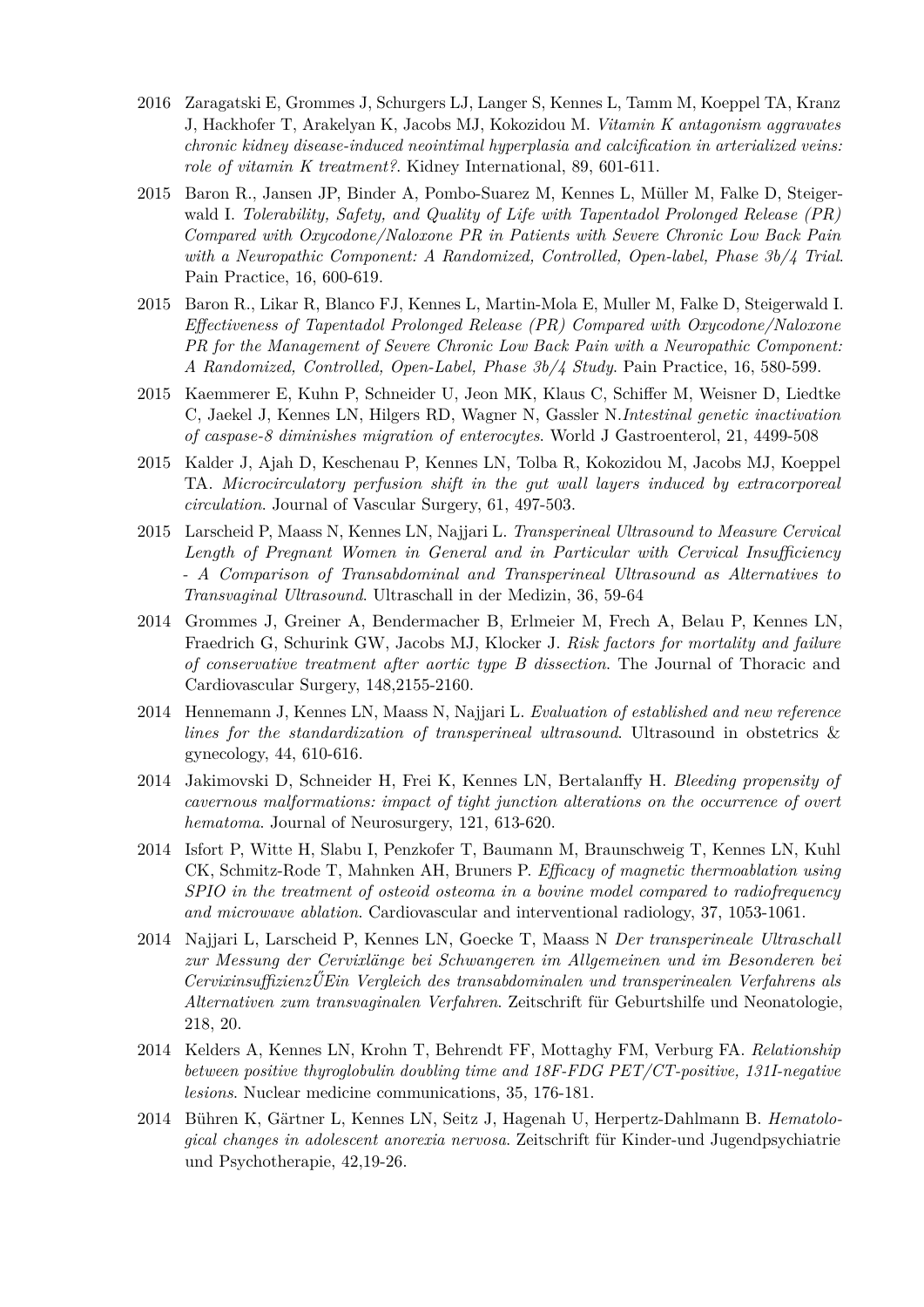- 2014 Ott H, Weißmantel S, Kennes LN, Merk HF, Baron JM, Fölster-Holst R. *Molecular microarray analysis reveals allergen- and exotoxin-specific IgE repertoires in children with atopic dermatitis*. Journal of the European Academy of Dermatology, 28, 100-107.
- 2013 Isfort P, Penzkofer T, Tanaka T, Bruners P, Westphal S, Kennes LN, Schmitz-Rode T, Kuhl CK, Mahnken AH. *Efficacy of antegrade pyeloperfusion to protect the renal pelvis in kidney microwave ablation using an in vivo swine model.*. Investigative Radiology, 48, 863-868.
- 2013 Kelders A, Kennes LN, Krohn T, Behrendt FF, Mottaghy FM, Verburg FA. *Fdg Positive, Iodine Negative Patients Are Strongly Associated With A Positive Tg Doubling Time, However, The "flipflop" Phenomenon In Differentiated Thyroid Carcinoma Is Often Incomplete*, European Thyroid Journal, 2, 173.
- 2013 Bühren K, von Ribbeck L, Schwarte R, Egberts K, Pfeiffer E, Fleischhaker C, Wewetzer C, Kennes LN, Dempfle A, Herpertz-Dahlmann B. *Body mass index in adolescent anorexia nervosa patients in relation to age, time point and site of admission*. European Child & Adolescent Psychiatry, 22, 395-400.
- 2013 *Target lesion selection as a source of variability of response classification by RECIST 1.1.*. ASCO Annual Meeting Proceedings, 31, 11077.
- 2012 Küpper T, Goebbels K, Kennes LN, Netzer NC. *Cromoglycate, reproterol, or both-what's best for exercise-induced asthma?* Sleep & Breathing, 16, 1229-1235
- 2012 Kalder J, Keschenau P, Hanssen SJ, Greiner A, Vermeulen Windsant IC, Kennes LN, Tolba R, Prinzen FW, Buurman WA, Jacobs MJ, Koeppel TA. *The impact of selective visceral perfusion on intestinal macrohemodynamics and microhemodynamics in a porcine model of thoracic aortic cross-clamping*. Journal of Vascular Surgery, 56, 149-158.
- 2012 Parker JA, Kennes LN, Ruckert J, Dahm M, Vahl CF. *Outcome after mitral valve operations with depressed left ventricular function*. Asian Cardiovasc Thorac Ann, 20, 292-298.
- 2012 Lemos M, Hannig A, Renardy C, Kennes LN, Ohnesorge-Radtke U, Wolfart S, Rafai N. *An interactive multimedia concept for teaching practical skills in dental education - A pilot project and randomised controlled trial*. INTED2012 Proceedings, 6681-6682, .
- 2011 Kokozidou M, Langer S, Jacobs M, Schurgers L, Kessler T, Kranz J, Krueger T, Kennes L, Koeppel TA. *Vitamin K2 reduces neointimal hyperplasia and calcification in a uraemia arteriovenous fistula rat model*. Journal of Vascular Surgery, 53, 81S-83S.
- 2011 Grabskaya E, Becker M, Altiok E, Dohmen G, Brehmer K, Hamada-Langer S, Kennes L, Marx N, Hoffmann R. *Impact of Transcutaneous Aortic Valve Implantation on Myocardial Deformation*. Echocardiography, 28, 397-401.
- 2011 Langer S, Paulus N, Koeppel TA, Greiner A, Buhl A, Krombach GA, Jacobs MJ, Kennes L, Kokozidou M. *Cardiovascular remodeling during arteriovenous fistula maturation in a rodent uremia model*. Journal of Vascular Access, 12, 215-223.

## Weitere Publikationen

- 2020 Kenter M, Bülow C, Weber M, Kennes, L *Lebensqualität in Vorpommern-Rügen Ein Vergleich mit ausgewählten Metropolen und Vergleichsstädten Deutschlands*. SIMAT Arbeitspapiere, (No. 04-20- 037).
- 2020 Kenter M, Bülow C, Weber M, Kennes, L *Leben und arbeiten in Vorpommern-Rügen – Der Landkreis als Magnet für Fachkräfte*. IHK Magazin WIR Januar/Februar, p. 16-17.
- 2020 Kennes, LN *Detection of and adjustment for selection bias in randomized controlled clinical trials*. The Biomedical & Life Sciences Collection, Henry Stewart Talks, Video file, https://hstalks.com/bs/4165/.